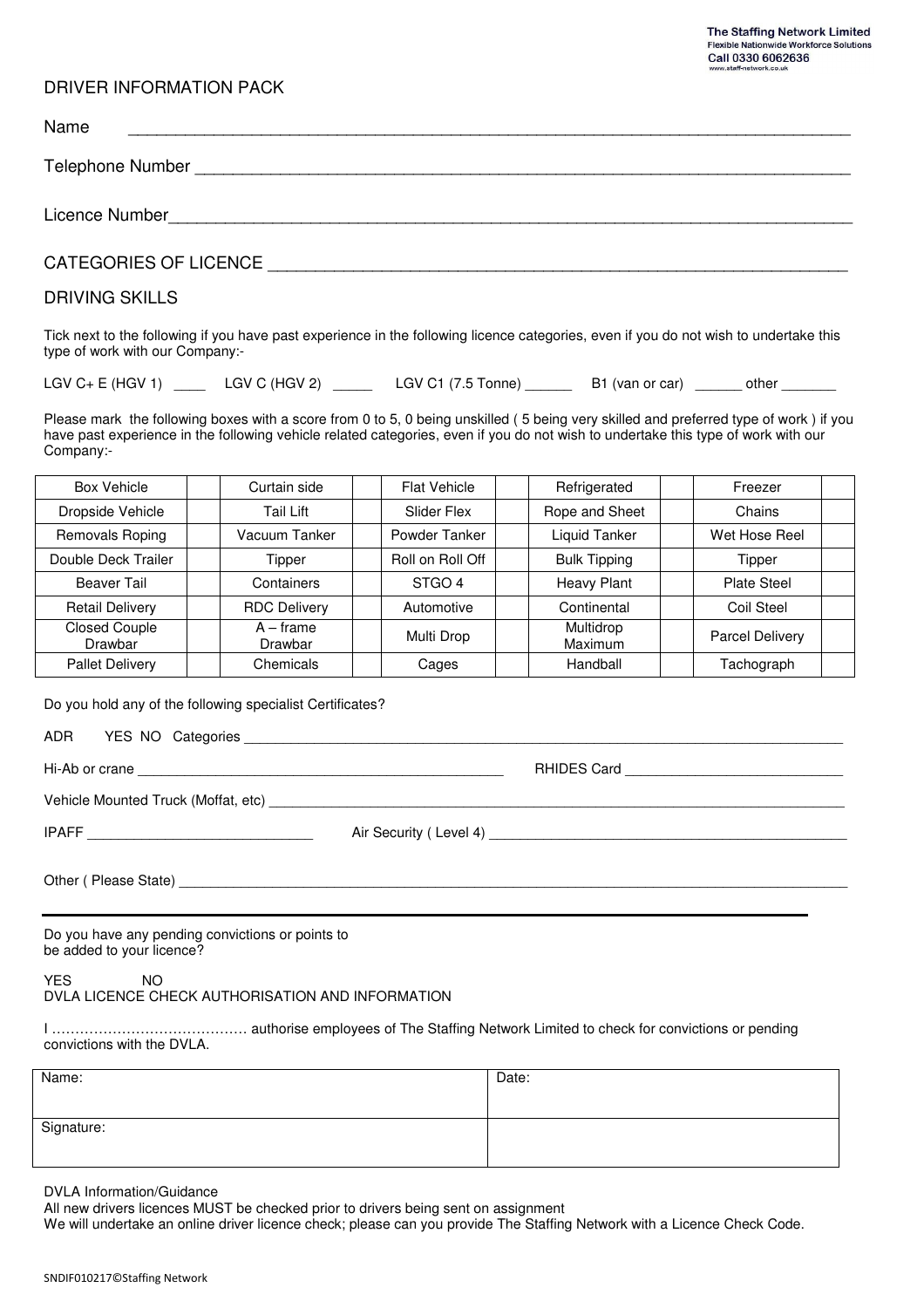### **Please answer the following questions to the best of your knowledge**

- 1 When splitting a break period, the minimum time periods are:
	- a. 20 minutes and 15 minutes
	- b. 15 minutes and 30 minutes
	- c. 20 minutes and 25 minutes
- 2 Which of the following is not recorded by the tachograph:
	- a. Rest and breaks
	- b. Miles per gallon
	- c. Driving time
- 3 Weekly rest at base can be reduced to:
	- a. 36 hours
	- b. 24 hours
	- c. 42 Hours
- 4 A daily rest period of 11 hours can be reduced to a minimum of 9 hours not more than:
	- a. Three times between any two weekly rest periods
	- b. Twice in any one week
	- c. Once a week
- 5 The maximum permitted period of driving in any two consecutive weeks is:
	- a. 90 hours
	- b. 92 hours
	- c. 94 hours
- 6 The maximum weekly driving period is:
	- a. 48 hours
	- b. 54 hours
	- c. 56 hours
- 7 After being issued with a digital driver card, it must be:
	- a. Carried only when using a digital tachograph<br>b Carried at all times
	- b. Carried at all times
	- c. Carried only when using analogue tachograph
- 8 On digital tachograph vehicles, manual entries must be made:
	- a. At the end of the day
	- b. During the log-in-procedure
	- c. When downloading data
- 9 A driver card stores data for approximately:
	- a. 15 days
	- b. 28 days
	- c. 56 days
- 10 Driving without a Digital Driver card can only take place:
	- a. If the driver card has been left at home
	- b. When the driver card has been lost, damaged or stolen
	- c. When the driver card has expired
- 11 When must you carry out Pre-use checks of a trailer or vehicle:
	- a. Weekly
	- b. Monthly
	- c. At the start of each shift
	- d. At the end of each shift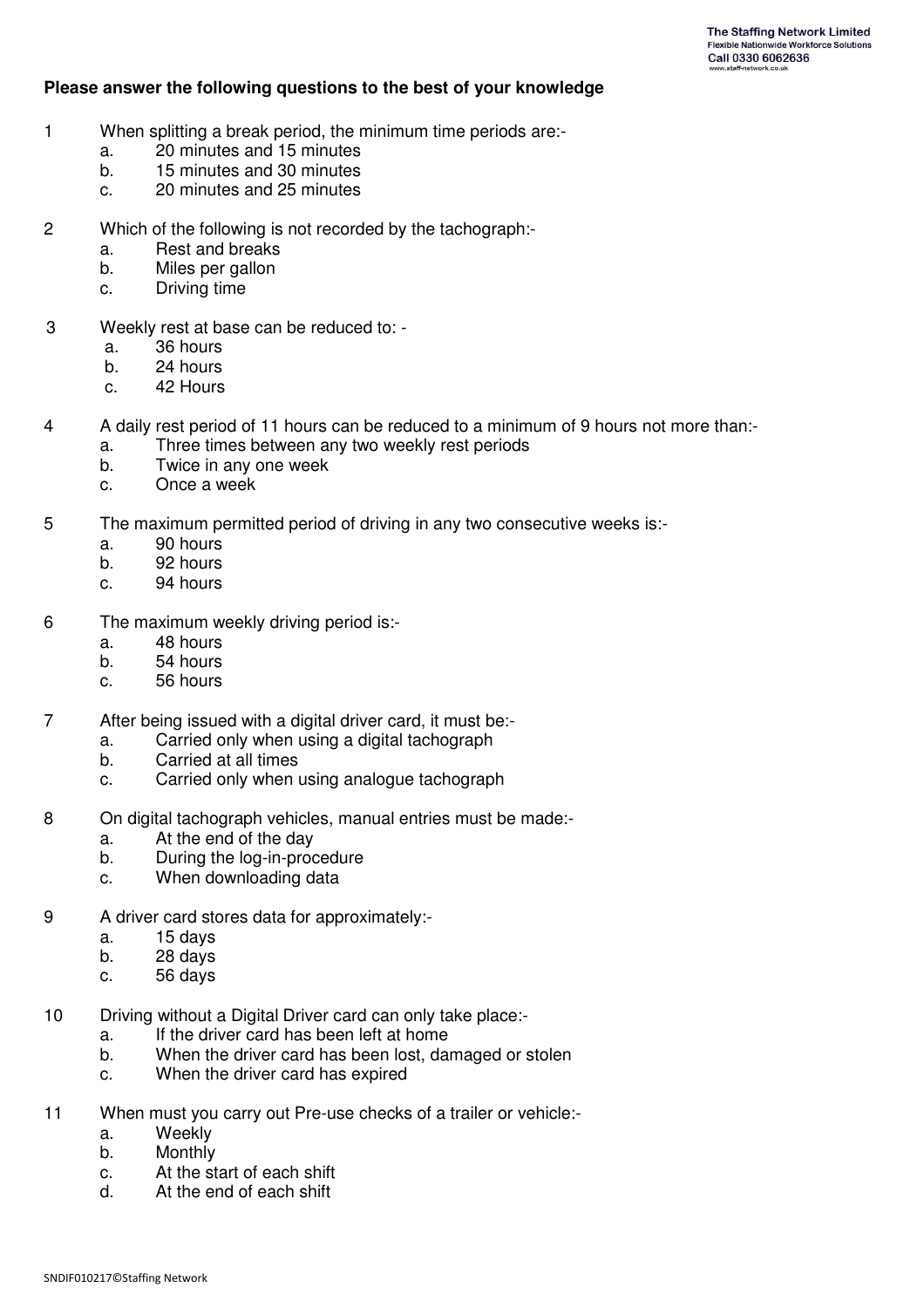- 12 When should you check the max height of your load, vehicle or equipment?
	- a. Only if your route plan shows a low bridge
	- b. If you think the trailer height has changed from your last journey
	- c. Before starting any journey ensuring the correct height is shown in the vehicle
	- d. If you are advised by previous driver
- 13 Under EC Driver regulations, how long should your minimum break be after 4.5 hours driving?
	- a. At least 1 hour unless beginning a rest period, the break may be split into 2 breaks, the first being at least 15 minutes and the second at least 45
	- b. At least 30 minutes unless beginning a rest period. The 30 minute break may be split into 2 breaks, the first 10 minutes and the second at least 20.
	- c. At least 45 minutes beginning rest period, the break may be split into 2 breaks the first being at least 15 and the second at least 30.
- 14 Under EC Driver regulations, when must you take a driving break?
	- a. Before 5.5 hours of driving
	- b. Before 3.5 hours of driving
	- c. Before 4 hours of driving
	- d. Before 4.5 hours of driving
- 15 Under WTD (Road Transport Working Time Directive) how long can you work before you must take a break?
	- a. Before 4.5 hours
	- b. Before 6 hours
	- c. Before 8 hours
- 16 Under WTD (Road Transport Working Time Directive) how long must that break be for?
	- a. 10 Minutes
	- b. 30 Minutes
	- c. 45 Minutes
- 17 When can you use a mobile phone whilst driving?
	- a. Never
	- b. As long as someone else holds the phone
	- c. When the vehicle is stationary in traffic
	- d. providing you have a connected hands free kit and you do not handle the phone, incoming calls only
- 18 When must you wear your seat belt?
	- a. It is not law to wear a seat belt in an HGV vehicle
	- b. Only if driving outside of the yard or RDC
	- c. It is law to always wear your seat belt
- 19 When coupling or uncoupling your vehicle which of these statements is incorrect?
	- a. Always apply the tractor unit parking break, put the vehicle in neutral, and stop the engine and remove the keys.
	- b. Leave the engine running and keys in the ignition to save time, there is no requirement to apply the break if the unit is on flat ground.
	- c. I am not a C+E driver
- 20 When must you report an accident or incident?
	- a. At the end of your shift
	- b. Weekly via text or phone
	- c. Immediately giving the location of the incident and as many details as possible and upon return write up into the accident book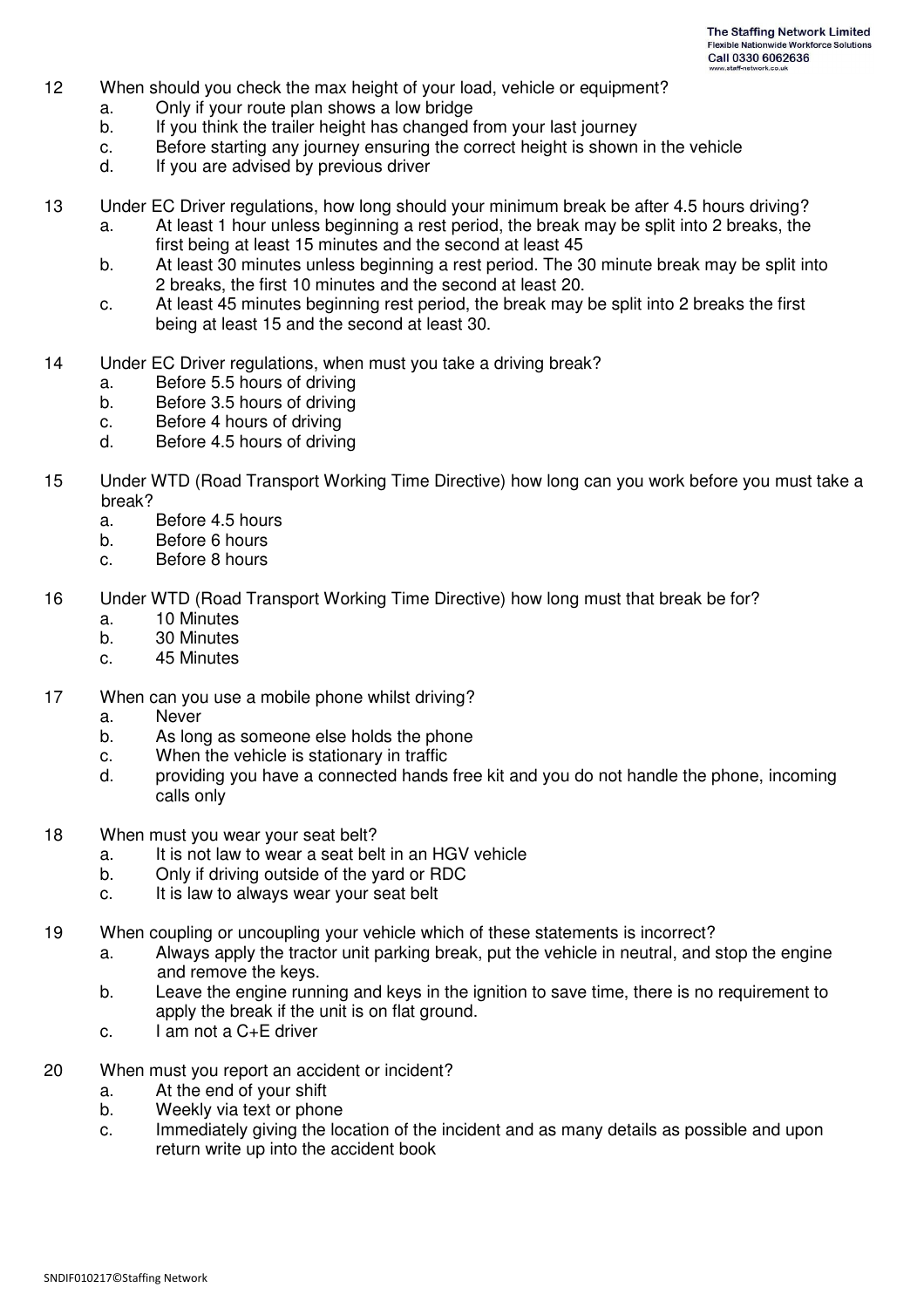| Name any three of the legal checks must be made on a vehicle before leaving the depot?                                                                                                                                                                                                           |
|--------------------------------------------------------------------------------------------------------------------------------------------------------------------------------------------------------------------------------------------------------------------------------------------------|
| a                                                                                                                                                                                                                                                                                                |
| $\mathsf b$                                                                                                                                                                                                                                                                                      |
| C                                                                                                                                                                                                                                                                                                |
| In the event of an accident, what actions do you take?                                                                                                                                                                                                                                           |
|                                                                                                                                                                                                                                                                                                  |
| In the event of an accident, what must you NOT DO?                                                                                                                                                                                                                                               |
| What problems do you envisage when using a Satellite Navigation Systems?                                                                                                                                                                                                                         |
| You are stuck in a traffic jam on a motorway and you are about to run out of driving hours. You are<br>one junction away from your depot, which is approximately 20 minutes away. What action do you<br>take?                                                                                    |
| You are in your vehicle in Manchester. The vehicle has a sleeper cab. You have been working form<br>6am that day. It is currently 8pm. You are requested to return to the depot in Wednesbury. Is this<br>possible, and what action should you take to ensure that you are not breaking the law? |
| List 3 reasons for a tachograph infringement being issued<br>a                                                                                                                                                                                                                                   |
| b                                                                                                                                                                                                                                                                                                |
|                                                                                                                                                                                                                                                                                                  |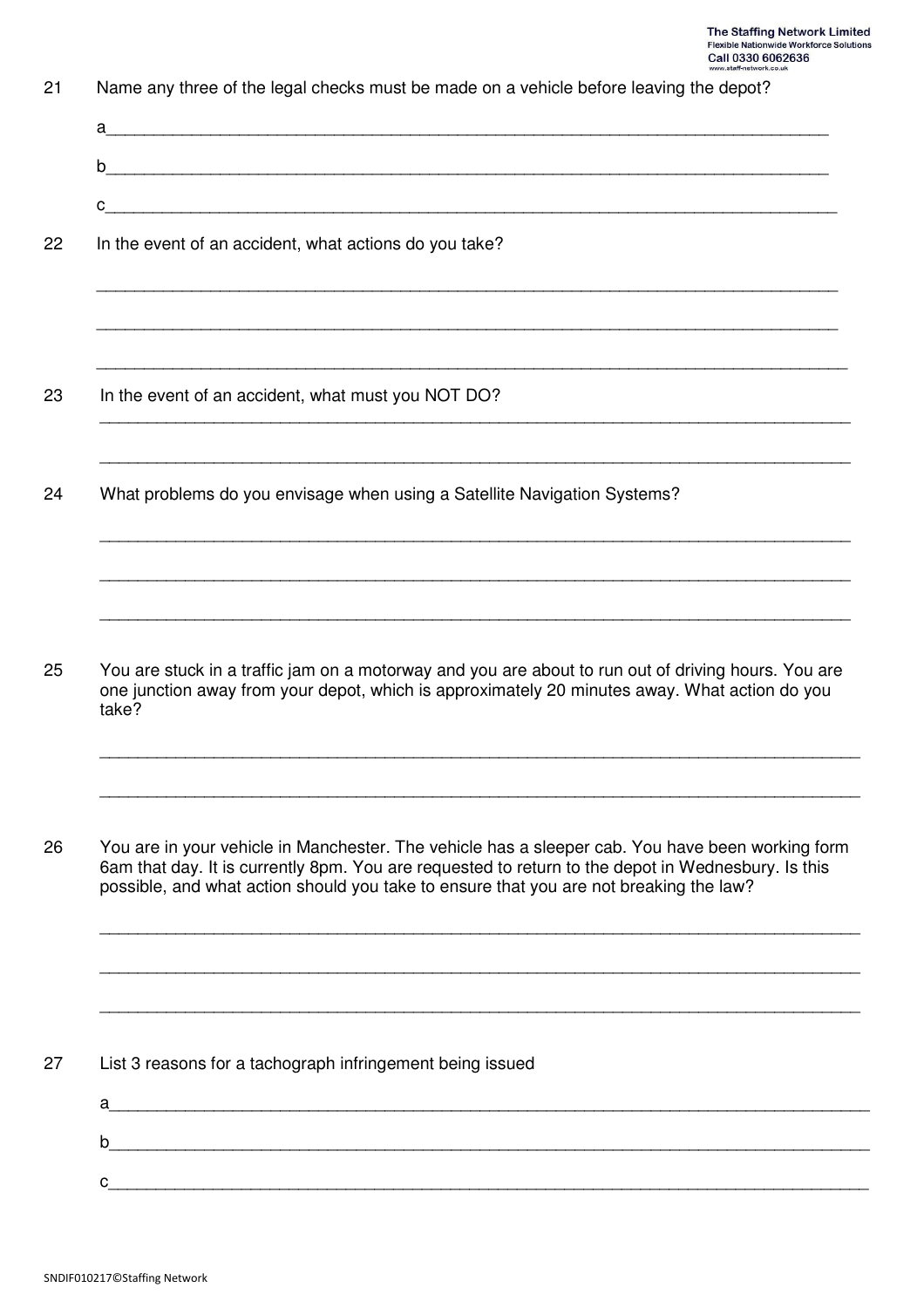| 28 | You are in York. You have made your delivery and you have an empty vehicle. What are your next<br>actions? |  |  |  |  |  |  |
|----|------------------------------------------------------------------------------------------------------------|--|--|--|--|--|--|
|    |                                                                                                            |  |  |  |  |  |  |
|    |                                                                                                            |  |  |  |  |  |  |
| 29 | Your Digital Tachograph Card has stopped working. What actions must you take?                              |  |  |  |  |  |  |
|    |                                                                                                            |  |  |  |  |  |  |
| 30 | You have finished your work and you are in the customer premises. What do you do next?                     |  |  |  |  |  |  |
|    |                                                                                                            |  |  |  |  |  |  |
|    | <b>Highway Code</b>                                                                                        |  |  |  |  |  |  |
|    | What do the following road signs represent?                                                                |  |  |  |  |  |  |

| 31.               | <b>ONE 32.</b>                                          |
|-------------------|---------------------------------------------------------|
| $\frac{1}{32.67}$ | $\sqrt{34}$ .                                           |
| $\mathbb{A}_{35}$ | $\frac{4.4 \text{ m}}{14.6^{\circ}}$ 36.                |
| $2.0m$ 37.        | $\begin{pmatrix} 1 & 0 \\ 0 & 0 \\ 0 & 0 \end{pmatrix}$ |

39 What is the maximum speed for an LGV an LGV on a motorway? \_\_\_\_\_\_\_\_\_\_\_\_\_\_\_\_\_\_\_

40 What is the maximum speed for an LGV on a single carriageway? \_\_\_\_\_\_\_\_\_\_\_\_\_\_\_\_\_\_\_\_\_\_\_\_\_\_\_\_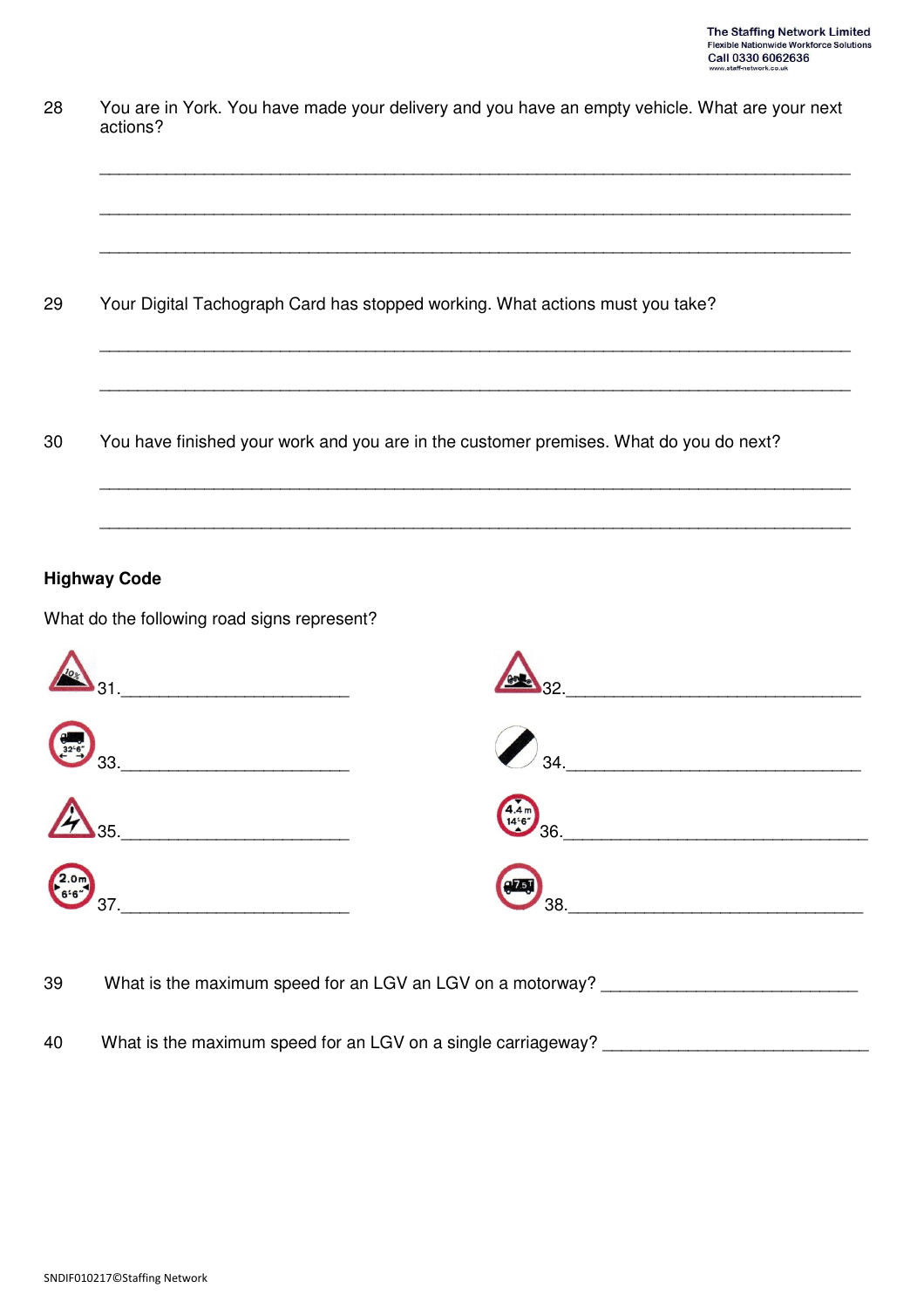# **PRODUCTION OF TACHOGRAPH RECORDS**

On request, I agree to provide the following to The Staffing Network Offices within 7 days of request:-

- Digital Tachograph Card Download
- Any Tachograph Cards used or unused
- A Digital Tachograph Print out taken from a vehicle using your card

### **Declaration**

I ……………………………………………. Agree to provide the above information if requested within 7 days of the request to The Staffing Network Offices

Signed …………………………………………….. Date……… / ……. / ……………

# **Entitlement to Drive**

**It is an offence for a person to drive on a road any vehicle otherwise than in accordance with a licence authorising them to drive it.** 

#### **It is also an offence for a person to cause or permit another person to drive it.**

You are required to produce your latest licence to The Staffing Network and their clients when requested. You must also inform The Staffing Network of any road traffic incidents, convictions, endorsements or disqualifications that have occurred or occur, which could affect your entitlement to drive, as soon as possible.

#### **Changes in your health can also affect your entitlement to drive, in particular, for ALL licences:**

- Epilepsy
- Fits or blackouts
- Repeated attacks of sudden disabling giddiness (dizziness that prevents you from functioning normally)
- Diabetes controlled by insulin
- An implanted cardiac pacemaker
- An implanted cardiac defibrillator (ICD)
- Persistent alcohol abuse or dependency
- Persistent drug abuse or dependency
- Parkinson's disease
- Narcolepsy or sleep apnoea syndrome
- Stroke, with any symptoms lasting longer than one month, recurrent 'mini strokes' or TIAs (Transient Ischemic Attacks)
- Any type of brain surgery, severe head injury involving inpatient treatment, or brain tumour
- Any other chronic (long term) neurological condition
- A serious problem with memory or episodes of confusion
- Severe learning disability
- Serious psychiatric illness or mental ill-health
- Total loss of sight in one eye
- Any condition affecting both eyes, or the remaining eye only (not including short or long sight or colour blindness)
- Any condition affecting your visual field (the surrounding area you can see when looking directly ahead)
- Any persistent limb problem for which your driving has to be restricted to certain types of vehicles or those with adapted controls

#### **Also, for vocational licences:**

- Angina, other heart conditions or heart operation
- Diabetes controlled by tablets
- Visual problems affecting either eye
- Any form of stroke, including TIAs (Transient Ischemic Attacks)

If any of the above affects you, you must inform The Staffing Network as soon as possible. You must also inform DVLA by writing to the: Drivers Medical Group, DVLA, Swansea SA99 1TU (the appropriate medical questionnaires can be downloaded from www.direct.gov.uk/driverhealth). Failure to do so is a criminal offence punishable by a fine of up to £1,000.